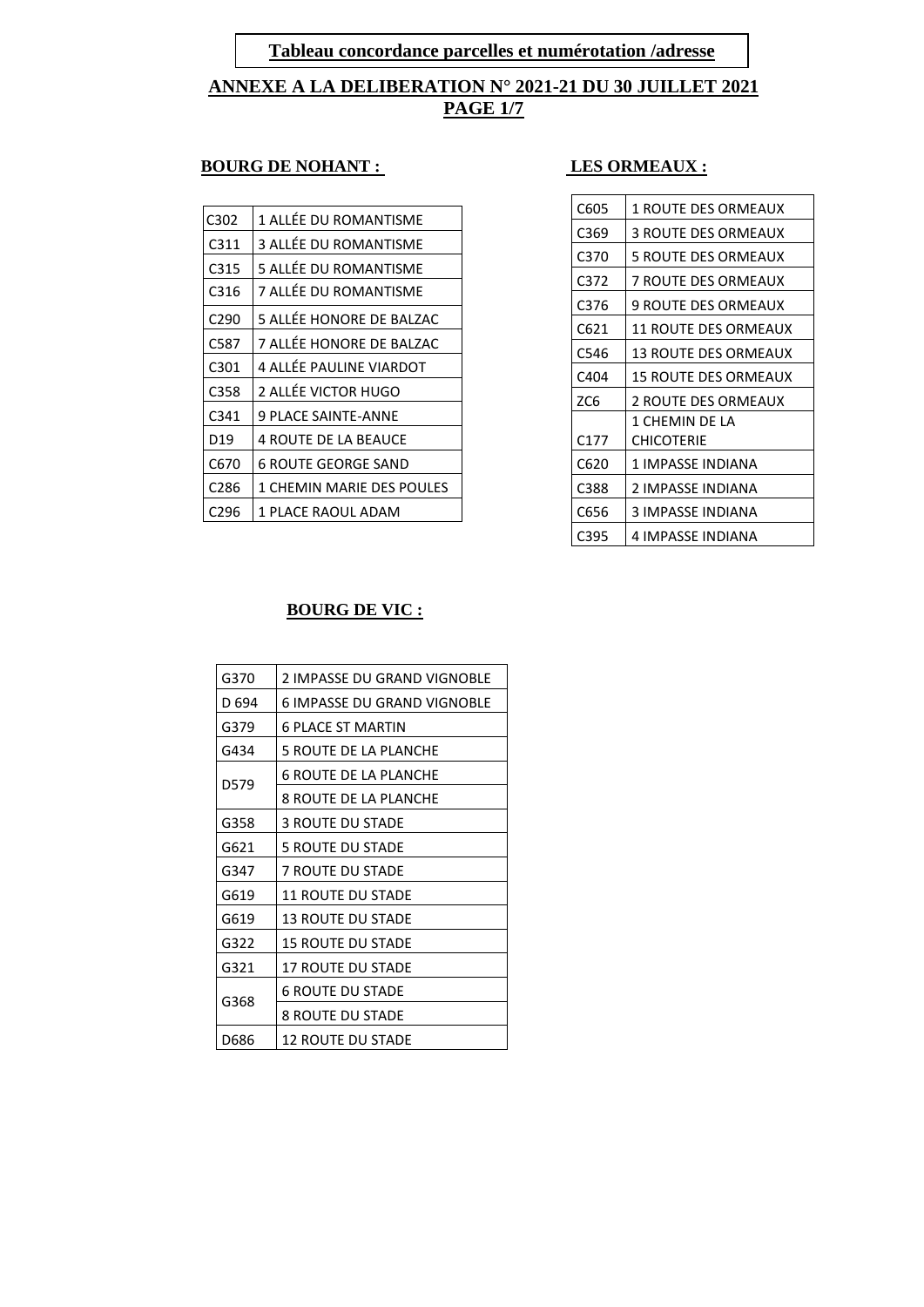## **ANNEXE A LA DELIBERATION N° 2021-21 DU 30 JUILLET 2021 PAGE 2/7**

# **BOURG DE VIC :**

| G493        | 2 RUE DES CHAMPIS                 |
|-------------|-----------------------------------|
| <b>B58</b>  | <b>3 RUE DU SABOTIER</b>          |
|             | <b>5 RUE DU SABOTIER</b>          |
| <b>B51</b>  | <b>7 RUE DU SABOTIER</b>          |
|             | <b>9 RUE DU SABOTIER</b>          |
| B617        | 3 RUE DES SABLIÈRES               |
|             | 5 RUE DES SABLIÈRES               |
| <b>B53</b>  | <b>11 RUE DES SABLIÈRES</b>       |
| B638 / B641 | 23 RUE DES SABLIÈRES              |
| B32 / B526  | 27 RUE DES SABLIÈRES              |
| G479        | 8 RUE DES SABLIÈRES               |
| G456        | <b>14 RUE DES SABLIÈRES</b>       |
| G637/       |                                   |
| G639        | <b>20 RUE DES SABLIÈRES</b>       |
| G642/       |                                   |
| G641        | 22 RUE DES SABLIÈRES              |
| G481        | 4 ROUTE DE LA VALLÉE NOIRE        |
| G485        | 4 BIS ROUTE DE LA VALLÉE NOIRE    |
| G650        | <b>6 ROUTE DE LA VALLÉE NOIRE</b> |
| G359        | 8 ROUTE DE LA VALLÉE NOIRE        |
| G359        | 10 ROUTE DE LA VALLÉE NOIRE       |
| G361        | 12 ROUTE DE LA VALLÉE NOIRE       |
| G 361       | 14 ROUTE DE LA VALLÉE NOIRE       |
| <b>B69</b>  | 2 ROUTE DU PERSIL                 |
| <b>B68</b>  | <b>4 ROUTE DU PERSIL</b>          |
| <b>B66</b>  | <b>6 ROUTE DU PERSIL</b>          |
| G392        | <b>11 ROUTE DU PERSIL</b>         |
| B656        | 1 IMPASSE DU BOISCHAUT            |
| B655        | 2 IMPASSE DU BOISCHAUT            |
| B657        | <b>3 IMPASSE DU BOISCHAUT</b>     |
| B654        | 4 IMPASSE DU BOISCHAUT            |
| B657        | <b>5 IMPASSE DU BOISCHAUT</b>     |
| B654        | <b>6 IMPASSE DU BOISCHAUT</b>     |
| B61         | 1 PLACE ABBÉ PÉRIGAUD             |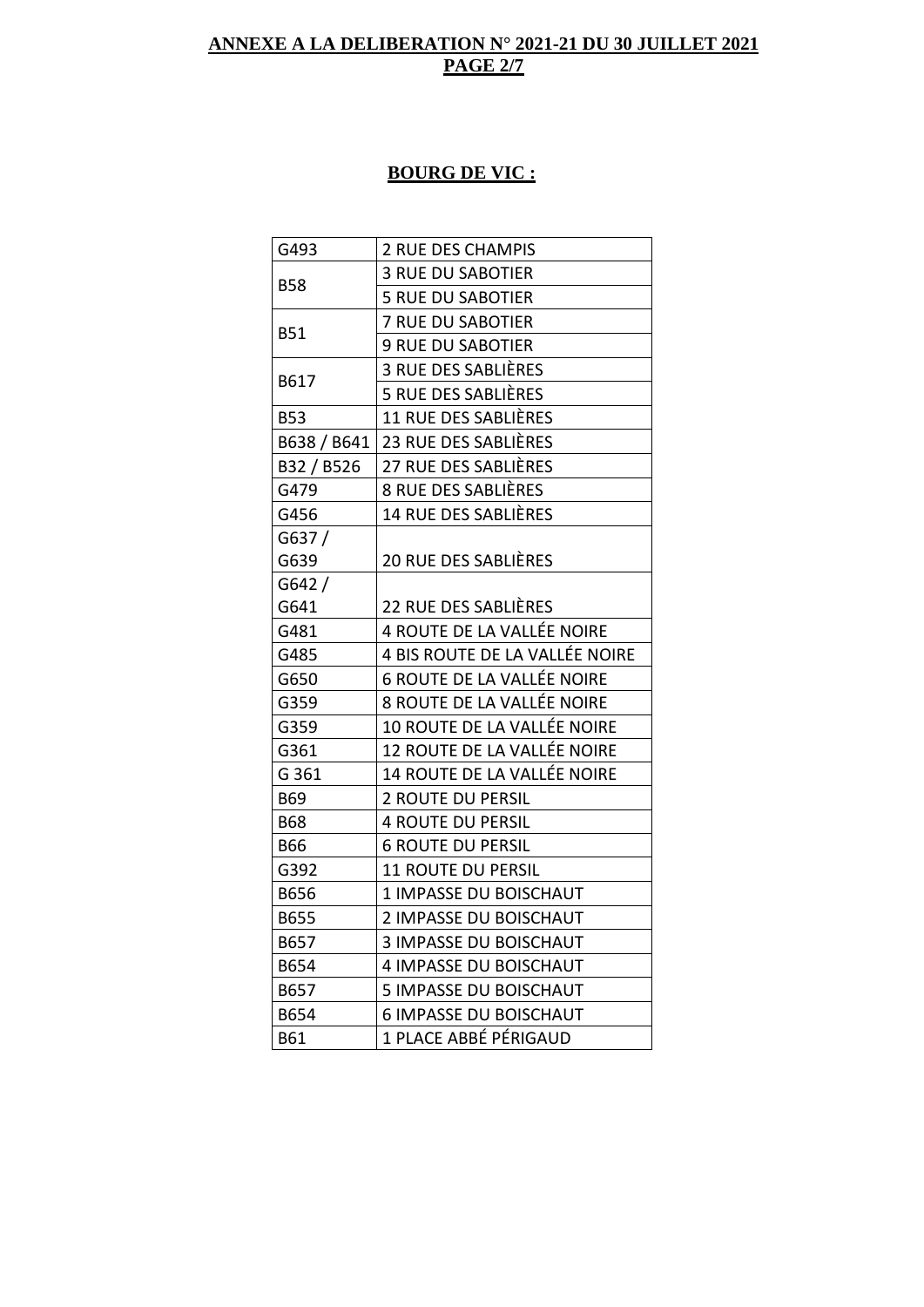### **ANNEXE A LA DELIBERATION N° 2021-21 DU 30 JUILLET 2021 PAGE 3/7**

| $N^{\circ}$ parcelle      | N'attribué     | $N^{\circ}$ parcelle          | N° attribué    |
|---------------------------|----------------|-------------------------------|----------------|
| <b>LA BREUILLE</b>        |                | <b>LE VIREMORIN</b>           |                |
| <b>B</b> 601              | $\mathbf{1}$   | A356                          | $\mathbf{1}$   |
| <b>B344</b>               | $\overline{3}$ | <b>LES LANDES</b>             |                |
| <b>B346</b>               | $\overline{5}$ | A425                          | $\mathbf{1}$   |
| A424                      | $\overline{7}$ | A182                          | 3              |
| A266                      | 9              | A174                          | $\overline{5}$ |
| A217                      | 11             | A017                          | $\overline{7}$ |
| A220                      | 13             | A033                          | $\overline{2}$ |
| A206                      | 15             | <b>LA PETITE CHASSEIGNE</b>   |                |
| A261                      | $\overline{2}$ | <b>B496</b>                   | $\mathbf{1}$   |
| A260                      | $\overline{4}$ | <b>B259</b>                   | $\overline{2}$ |
| A394                      | 6              | <b>LE GRAND ENVEAU</b>        |                |
| A393                      | 8              | <b>B276</b>                   | $\mathbf{1}$   |
| A227                      | 10             | <b>B289</b>                   | 3              |
| A229                      | 12             | <b>B464</b>                   | $\overline{5}$ |
| A241                      | 14             | <b>B470</b>                   | $\overline{7}$ |
| A246                      | 16             | B463                          | 9              |
| A249                      | 18             | B467                          | 11             |
| A254                      | 20             | <b>B475</b>                   | 13             |
| A258                      | 22             | B482                          | 15             |
| A145                      | 17             | <b>B598</b>                   | $\overline{2}$ |
| A139                      | 19             | <b>B543</b>                   | $\overline{4}$ |
| A135                      | 21             | <b>B536</b>                   | $\overline{6}$ |
| <b>LES</b>                |                | <b>B460</b>                   | 8              |
| <b>GRAVIERES</b>          |                |                               |                |
| A303                      | $\overline{c}$ | <b>B455</b>                   | 10             |
| A406                      | $\overline{1}$ | <b>B437</b>                   | 12             |
| LA                        |                | <b>LE PETIT ENVEAU</b>        |                |
| <b>VICAIRERIE</b>         |                |                               |                |
| G643                      | $\overline{2}$ | <b>B357</b>                   | $\mathbf{1}$   |
| G266                      | $\overline{4}$ | <b>B364</b>                   | $\mathbf{2}$   |
| G270                      | 6              | <b>B371</b>                   | $\overline{4}$ |
| G607                      | 8              | <b>LA GRANGE A L'ANE</b>      |                |
| G573                      | 10             | <b>B177</b>                   | $\mathbf{2}$   |
| <b>LE PERSIL</b>          |                | <b>B140</b>                   | $\mathbf{1}$   |
| <b>B198</b>               | $\mathbf{1}$   | <b>GUERIN</b>                 |                |
| <b>PONTHION</b>           |                | <b>B300</b>                   | $\mathbf{1}$   |
| <b>B216</b>               | $\mathbf{1}$   | G538                          | $\overline{2}$ |
| <b>B613</b>               | 3              | <b>BARBOTTE</b>               |                |
| <b>B609</b>               | 5              | D <sub>210</sub>              | $\overline{2}$ |
| <b>B569</b>               | $\overline{7}$ | D <sub>2</sub> 0 <sub>2</sub> | $\mathbf{1}$   |
| <b>B227</b>               | $\overline{2}$ | D <sub>200</sub>              | 3              |
| <b>B595</b>               | $\overline{4}$ | <b>LE BOIS GUILLEMAIN</b>     |                |
| <b>B233</b>               | 6              | G468                          | $\mathbf{1}$   |
| <b>B238</b>               | 8              | G253                          | 3              |
| <b>B171</b>               | 10             | <b>PEYROUSE</b>               |                |
| LA FONT DE<br><b>FOND</b> |                | E411                          | $\mathbf{1}$   |
| C <sub>249</sub>          | $\overline{2}$ | E410                          | 3              |
| C <sub>253</sub>          | 4              | E409                          | 5              |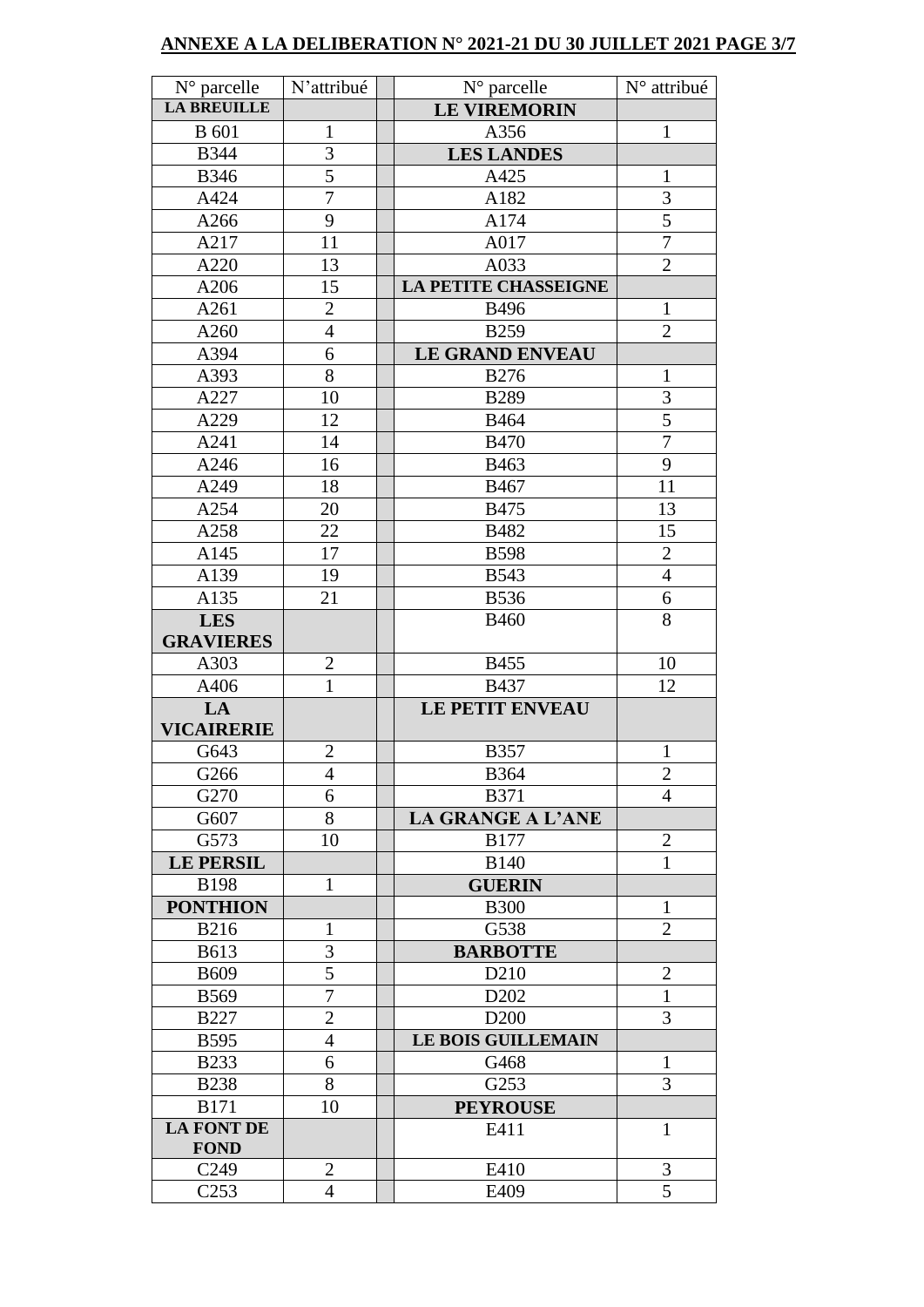### **ANNEXE A LA DELIBERATION N° 2021-21 DU 30 JUILLET 2021 PAGE 4/7**

| N° parcelle      | N'attribué     | $N^{\circ}$ parcelle              | N'attribué     |
|------------------|----------------|-----------------------------------|----------------|
| <b>FEIN</b>      |                | <b>RIPOTON</b>                    |                |
| G622             | $\overline{c}$ | F302                              | $\mathbf{1}$   |
| G623             | $\overline{4}$ | F096                              | $\overline{3}$ |
| G533             | 6              | F288                              | $\overline{5}$ |
| G054             | $\overline{8}$ | F <sub>287</sub>                  | $\overline{7}$ |
| G084             | 10             | G645                              | $\overline{2}$ |
| G474             | 12             | <b>LA PETITE PLANCHE</b>          |                |
| G471             | 14             |                                   |                |
| G557             | 16             | E079                              | $\mathbf{2}$   |
| G099             | 18             | E070                              | $\overline{4}$ |
| <b>BEAUPIN</b>   |                | E476                              | 6              |
| E033             | $\overline{2}$ | E475                              | 8              |
| E032             | $\overline{4}$ | F139                              | 10             |
| E519             | 6              | E061                              | 12             |
| F189             | 8              | E053                              | 14             |
| F184             | 10             | E464                              | 16             |
| F185             | 12             | E038                              | 18             |
| F <sub>208</sub> | 14             | E037                              | 20             |
| F276             | 16             | E514                              | $\mathbf{1}$   |
| F277             | 18             | E082                              | $\overline{3}$ |
| F301             | 20             | <b>LES BRIOTTEES</b>              |                |
| F <sub>230</sub> | $\mathbf{1}$   | E223                              | $\mathbf{1}$   |
| F <sub>220</sub> | 3              | <b>LES</b>                        |                |
|                  |                | <b>CHAMPIGNOLLES</b>              |                |
| F032             | 5              | E195                              | $\overline{2}$ |
| <b>LA RIBERE</b> |                | <b>LA GRANDE</b>                  |                |
|                  |                | <b>PLANCHE</b>                    |                |
| E119             | $\mathbf{1}$   | E143                              | $\mathbf{1}$   |
| E118             | 3              | E520                              | 3              |
| E117             | 5              | E521                              | $\overline{5}$ |
| E124             | $\overline{7}$ | E473                              | $\overline{7}$ |
| E115             | 9              | E474                              | 9              |
| E522             | 11             | E449                              | 11             |
| <b>LES</b>       |                | E131                              | 13             |
| <b>AUCHERES</b>  |                |                                   |                |
| E253             | $\overline{2}$ | E423                              | $\overline{2}$ |
| <b>LA BEAUCE</b> |                | <b>LE CHAMP DE</b>                |                |
|                  |                | <b>LOUMET</b>                     |                |
| D739             | 1              | E292                              | 1              |
| D724             | 3              | E286                              | 3              |
| D729             | 5              | E287                              | 5              |
| E469             | $\overline{2}$ | LE MOULIN NEUF                    |                |
| E469             | $\overline{4}$ | D131                              | 1              |
| E469             | 6              | D674                              | 3              |
| E264             | 8              | D673                              | 5              |
| E263             | 10             | D134                              | $\overline{7}$ |
| E499             | 12             | D126                              | $\overline{2}$ |
| E260             | 14             | D124                              | $\overline{4}$ |
| <b>LE BREUIL</b> |                | D124                              | 6              |
| C <sub>063</sub> | $\overline{2}$ | D113                              | 8              |
| C666             | $\overline{4}$ | D111                              | 10             |
| C068             | $\mathbf{1}$   | LE CHAMP DE LA<br><b>BARRIERE</b> |                |
| C071             | 3              | D329                              | $\overline{2}$ |
|                  |                |                                   |                |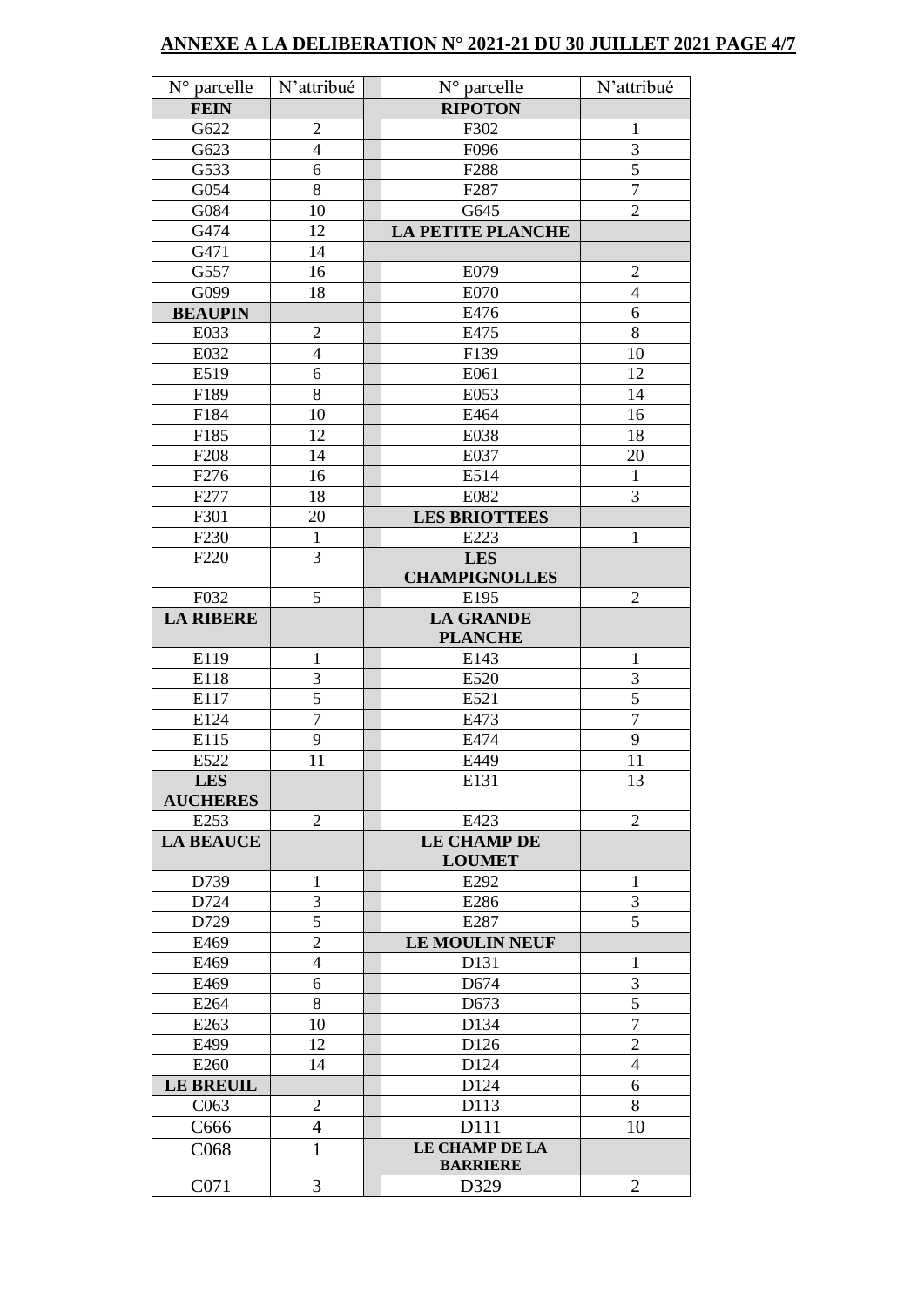# **ANNEXE A LA DELIBERATION N° 2021-21 DU 30 JUILLET 2021 PAGE 5/7**

| N° parcelle       | N'attribué      | $\overline{N^{\circ}}$ parcelle | N'attribué     |
|-------------------|-----------------|---------------------------------|----------------|
| <b>LALEUF</b>     |                 | <b>LES CHAMPS DE L'AUMONE</b>   |                |
| E437              | $\mathbf{1}$    | D002                            | $\overline{2}$ |
| E477              | $\overline{3}$  | D677                            | $\overline{4}$ |
| E343              | $\overline{5}$  | D678                            | 6              |
| E325              | $\overline{7}$  | <b>LES VIGNES DES TAILLES</b>   |                |
| E518              | $\overline{9}$  | <b>B021</b>                     | $\mathbf{1}$   |
| E329              | 11              | D654                            | $\overline{2}$ |
| E331              | 13              | C003                            | $\overline{3}$ |
| E316              | 15              | C004                            | $\overline{5}$ |
| E312              | 17              | C009                            | $\overline{7}$ |
| E311              | 19              | <b>LA PETITE CREUZETTE</b>      |                |
| E310              | 21              | C561                            | $\mathbf{1}$   |
| E363              | $\overline{c}$  | C098                            | 3              |
| E358              | $\overline{4}$  | <b>LA GASSEROTTE</b>            |                |
| E358              | 6               | C194                            | $\mathbf{1}$   |
| E427              | 8               | C197                            | 3              |
| E491              | 10              | C189                            | $\overline{2}$ |
| E493              | 12              | C186                            | $\overline{4}$ |
| E417              | 14              | C582                            | $\overline{6}$ |
| E492              | $\overline{16}$ | C581                            | $\overline{8}$ |
| E346              | 18              | C573                            | 10             |
| <b>BEL AIR</b>    |                 |                                 |                |
| C541              | 6               | <b>LE CHENE</b>                 |                |
| C551              | 8               | C <sub>204</sub>                | $\overline{2}$ |
| C116              | 10              | C <sub>207</sub>                | $\overline{4}$ |
| <b>LES</b>        |                 | C <sub>206</sub>                | $\overline{6}$ |
| <b>FERRONS</b>    |                 |                                 |                |
| C664              | $\mathbf{1}$    | C658                            | 8              |
| C706              | $\overline{2}$  | C659                            | 10             |
| C668              | $\overline{4}$  | C <sub>209</sub>                | 12             |
| $\overline{C259}$ | $\overline{3}$  | C143                            | $\mathbf{1}$   |
| <b>LES</b>        |                 |                                 |                |
| <b>COUTURES</b>   |                 |                                 |                |
| C091              | $\mathbf{1}$    |                                 |                |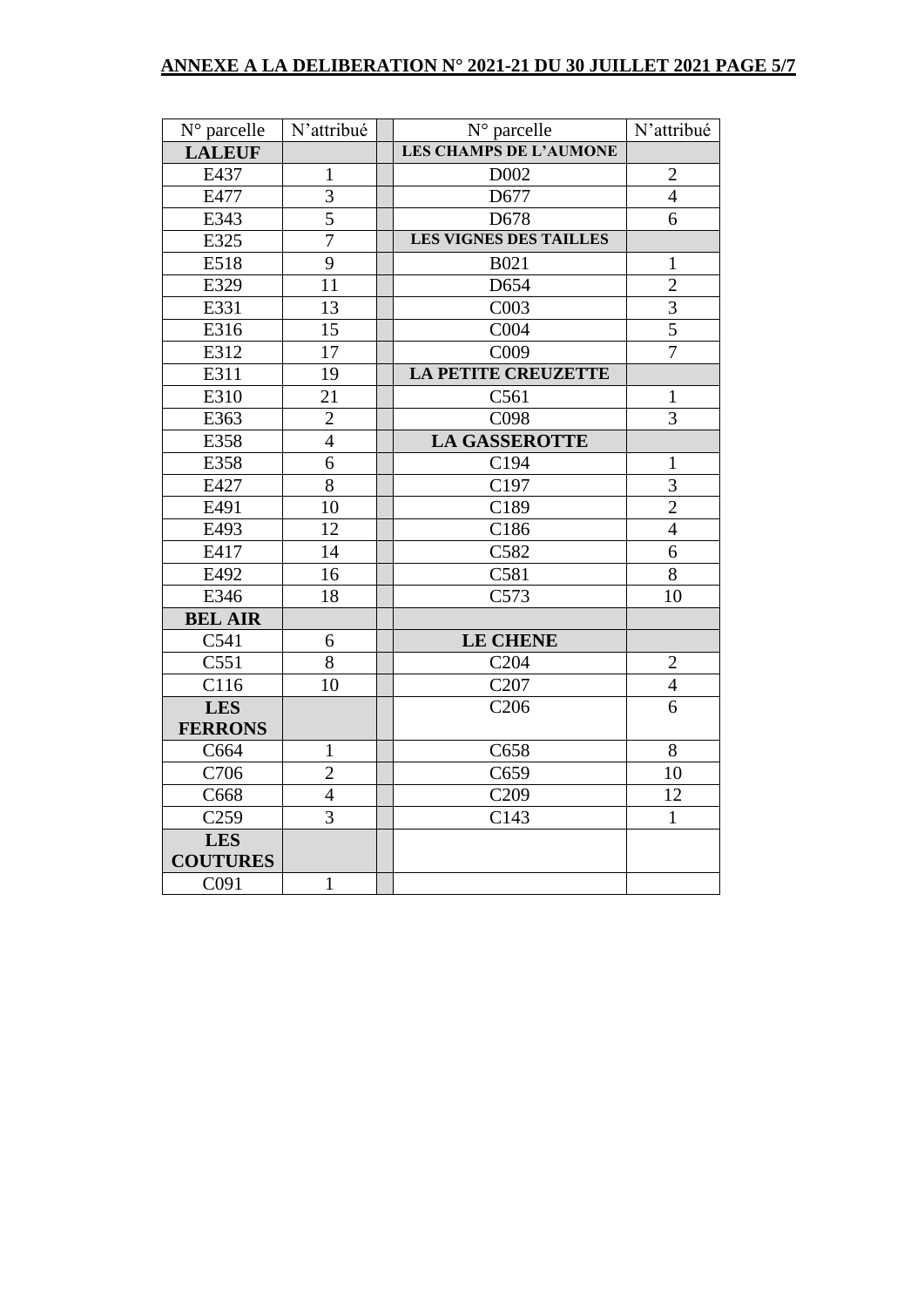## **ANNEXE A LA DELIBERATION N° 2021-21 DU 30 JUILLET 2021 PAGE 6/7**